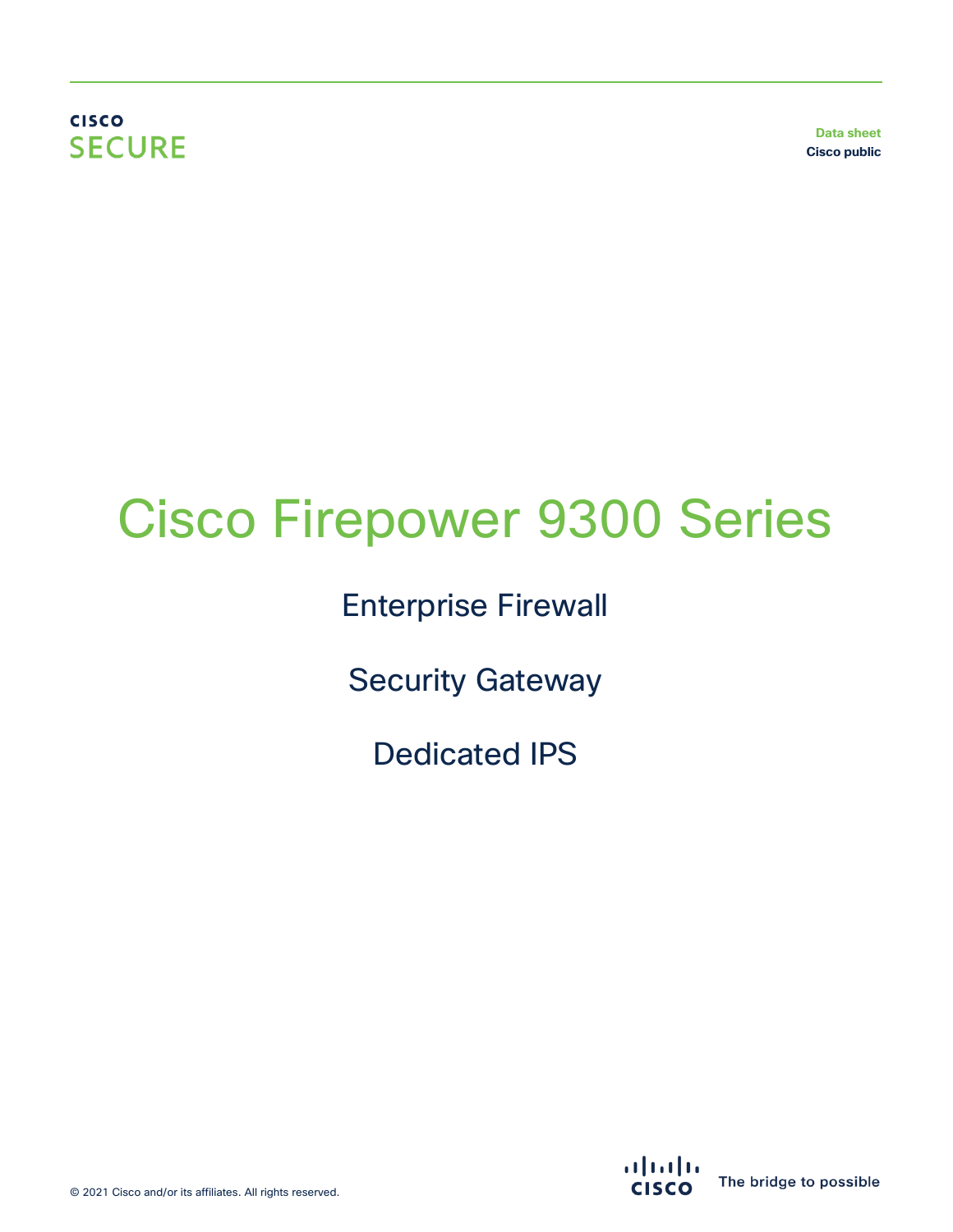# **Contents**

| Cisco Firepower 9300 Series appliances                     | 3                      |
|------------------------------------------------------------|------------------------|
| <b>Model overview</b>                                      | 3                      |
| Detailed performance specifications and feature highlights | $\boldsymbol{\Lambda}$ |
| Hardware specifications                                    | 6                      |
| <b>Cisco Capital</b>                                       | q                      |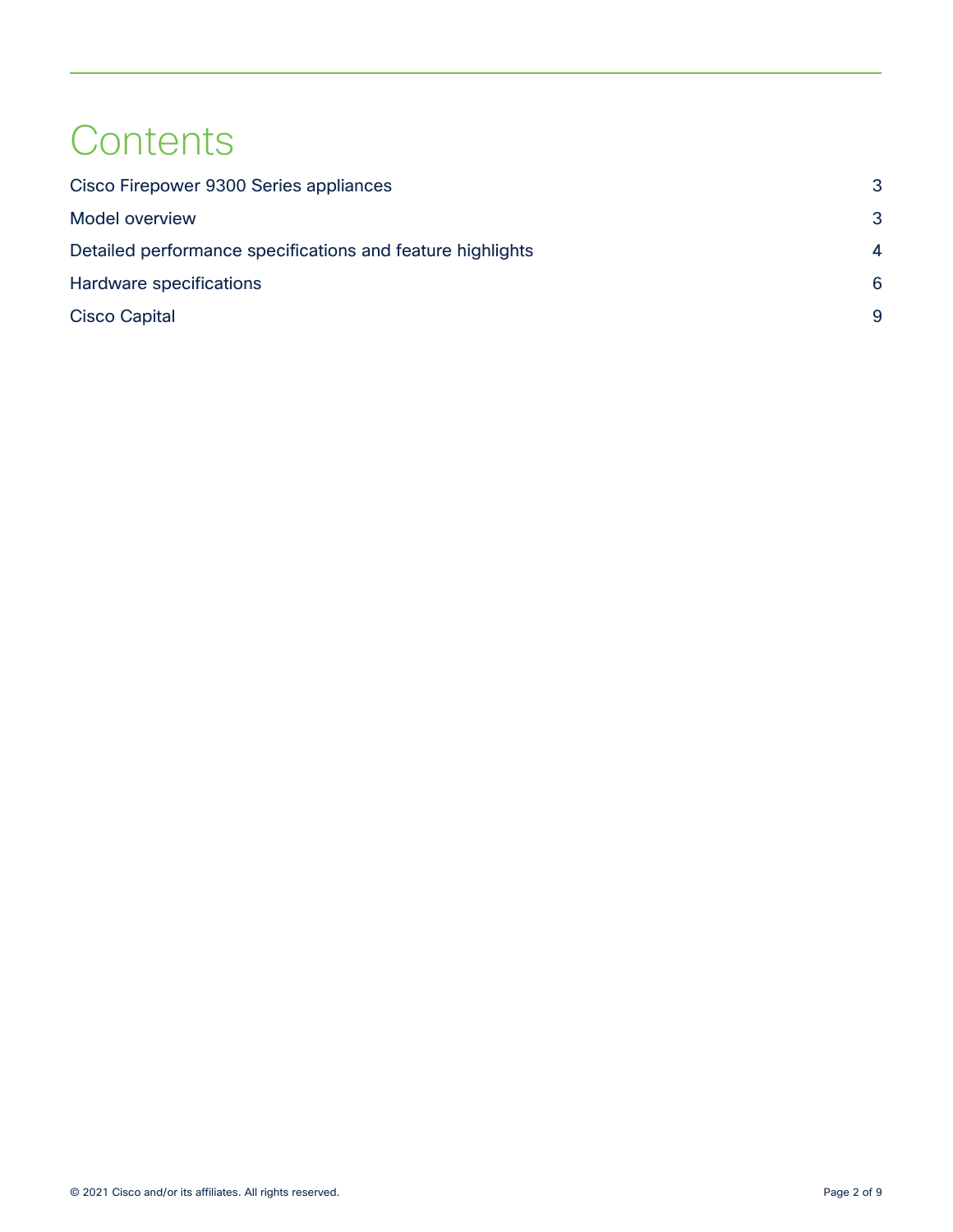# <span id="page-2-0"></span>Cisco Firepower 9300 Series appliances

Cisco Firepower® 9300 is a scalable (beyond 1 Tbps when clustered), carrier-grade, modular platform designed for service providers, high-performance computing centers, large data centers, campuses, high- frequency trading environments, and other point in network requiring low (less than 5-microsecond offload) latency and exceptional throughput. Firepower 9300 supports flow-offloading, programmatic orchestration, and the management of security services with RESTful APIs. It is also available in Network Equipment Building Standards (NEBS)-compliant configurations. The 9300 Series runs either the Cisco Secure Firewall ASA or Threat Defense (FTD) software.

### <span id="page-2-1"></span>Model overview



#### **Cisco Firepower 9300 Series summary**

| l Model          | <b>Firewall</b> | <b>NGFW</b> | <b>Next-Generation Intrusion</b><br><b>Prevention System (NGIPS)</b> | <b>Interfaces</b>              | <b>Optional interfaces</b>           |
|------------------|-----------------|-------------|----------------------------------------------------------------------|--------------------------------|--------------------------------------|
| $SM-40$          | 80G             | 55G         | 60G                                                                  | $8 \times$ SFP+ on-<br>chassis | 2 x NMs: 1/10/40/100G,<br><b>FTW</b> |
| <b>SM-48</b>     | 80G             | 65G         | 68G                                                                  | $8 \times$ SFP+ on-<br>chassis | 2 x NMs: 1/10/40/100G,<br><b>FTW</b> |
| <b>SM-56</b>     | 80G             | 68G         | 73G                                                                  | $8 \times$ SFP+ on-<br>chassis | 2 x NMs: 1/10/40/100G,<br><b>FTW</b> |
| $SM-56 \times 3$ | 235G            | 190G        | 190G                                                                 | $8 \times$ SFP+ on-<br>chassis | 2 x NMs: 1/10/40/100G,<br><b>FTW</b> |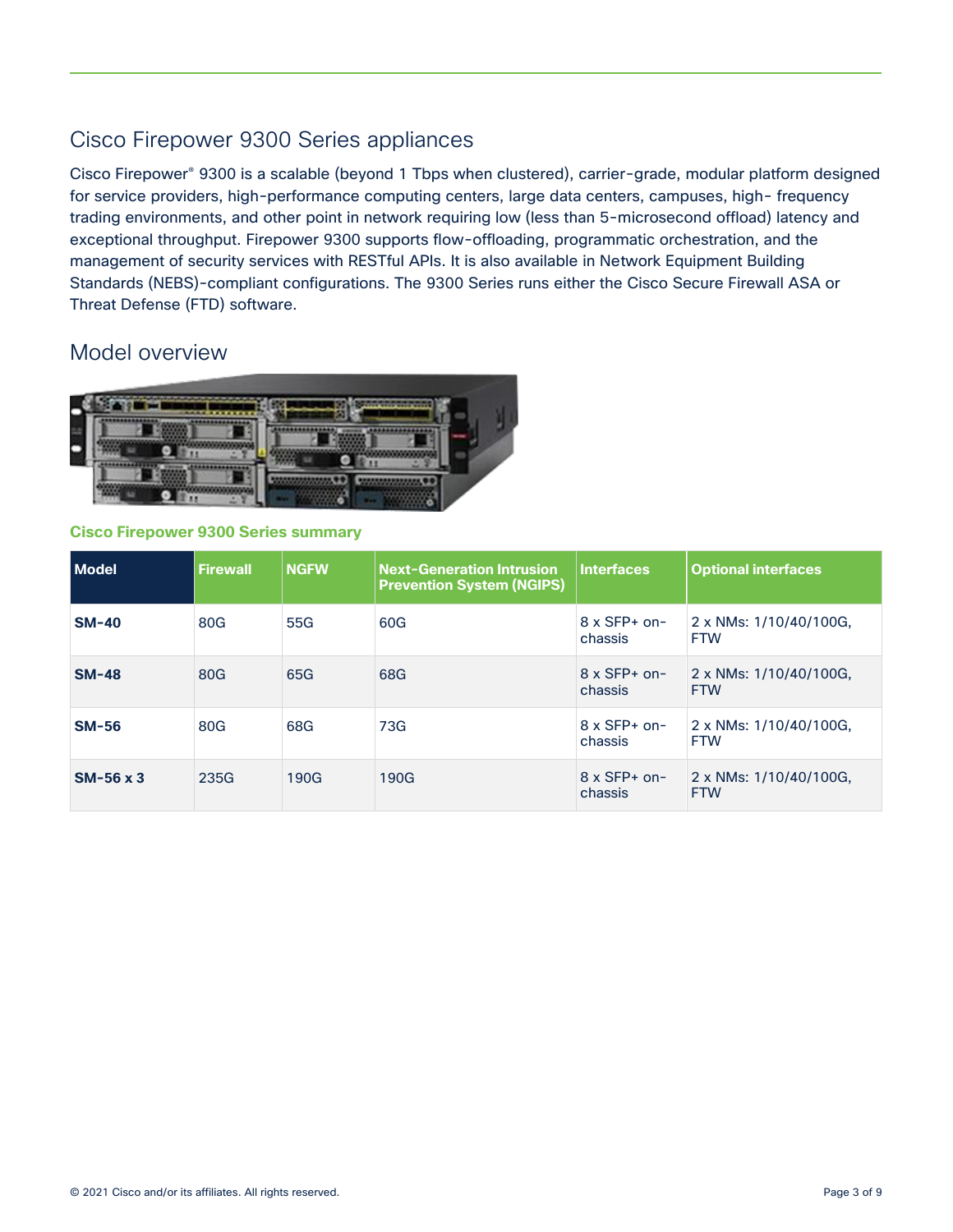# <span id="page-3-0"></span>Detailed performance specifications and feature highlights

**Table 1.** Performance specifications and feature highlights for Cisco Firepower 9300 with the Cisco Threat Defense (FTD) image

| Features                                                                                  | $SM-40$                                                                                                                                                                                                                                                                       | <b>SM-48</b> | <b>SM-56</b> | 3 x SM-56             |
|-------------------------------------------------------------------------------------------|-------------------------------------------------------------------------------------------------------------------------------------------------------------------------------------------------------------------------------------------------------------------------------|--------------|--------------|-----------------------|
| Throughput: Firewall (FW) +<br><b>Application Visibility and Control</b><br>(AVC) (1024B) | 55 Gbps                                                                                                                                                                                                                                                                       | 65 Gbps      | 70 Gbps      | 190 Gbps              |
| Throughput: FW + AVC + Intrusion<br><b>Prevention</b><br><b>System (IPS (1024B)</b>       | 55 Gbps                                                                                                                                                                                                                                                                       | 65 Gbps      | 68 Gbps      | 190 Gbps              |
| <b>Maximum concurrent sessions, with</b><br><b>AVC</b>                                    | 35 million                                                                                                                                                                                                                                                                    | 35 million   | 35 million   | 60 million            |
| <b>Maximum new connections per</b><br>second, with AVC                                    | 380K                                                                                                                                                                                                                                                                          | 450K         | 490K         | 1.1M                  |
| <b>TLS (Hardware Decryption)<sup>2</sup></b>                                              | 10 Gbps                                                                                                                                                                                                                                                                       | 11 Gbps      | 12 Gbps      | 28 Gbps               |
| <b>Throughput: NGIPS (1024B)</b>                                                          | 60 Gbps                                                                                                                                                                                                                                                                       | 68 Gbps      | 73 Gbps      | 190 Gbps              |
| <b>IPSec VPN throughput</b><br>(1024B TCP /Fastpath)                                      | 27 Gbps                                                                                                                                                                                                                                                                       | 33 Gbps      | 36 Gbps      | 110 Gbps <sup>1</sup> |
| <b>Maximum VPN Peers</b>                                                                  | 20,000                                                                                                                                                                                                                                                                        | 20,000       | 20,000       | 60,000                |
| <b>Centralized management</b>                                                             | Centralized configuration, logging, monitoring, and reporting are performed by the<br>Management Center or alternatively in the cloud with Cisco Defense Orchestrator                                                                                                         |              |              |                       |
| <b>AVC</b>                                                                                | Standard, supporting more than 4000 applications, as well as geolocations, users,<br>and websites                                                                                                                                                                             |              |              |                       |
| <b>AVC: OpenAppID support for custom,</b><br>open-source application detectors            | Standard                                                                                                                                                                                                                                                                      |              |              |                       |
| <b>Cisco Security Intelligence</b>                                                        | Standard, with IP, URL, and DNS threat intelligence                                                                                                                                                                                                                           |              |              |                       |
| <b>Cisco IPS License</b>                                                                  | Available; can passively detect endpoints and infrastructure for threat correlation<br>and Indicators of Compromise (IoC) intelligence                                                                                                                                        |              |              |                       |
| <b>Cisco Malware Defense for Networks</b>                                                 | Available; enables detection, blocking, tracking, analysis, and containment of<br>targeted and persistent malware, addressing the attack continuum both during<br>and after attacks. Integrated threat correlation with Cisco Secure Endpoint is also<br>optionally available |              |              |                       |
| <b>Cisco Malware Analytics</b><br>(sandboxing)                                            | Available                                                                                                                                                                                                                                                                     |              |              |                       |
| <b>URL filtering: number of categories</b>                                                | More than 80                                                                                                                                                                                                                                                                  |              |              |                       |
| <b>URL filtering: number of URLs</b><br>categorized                                       | More than 280 million                                                                                                                                                                                                                                                         |              |              |                       |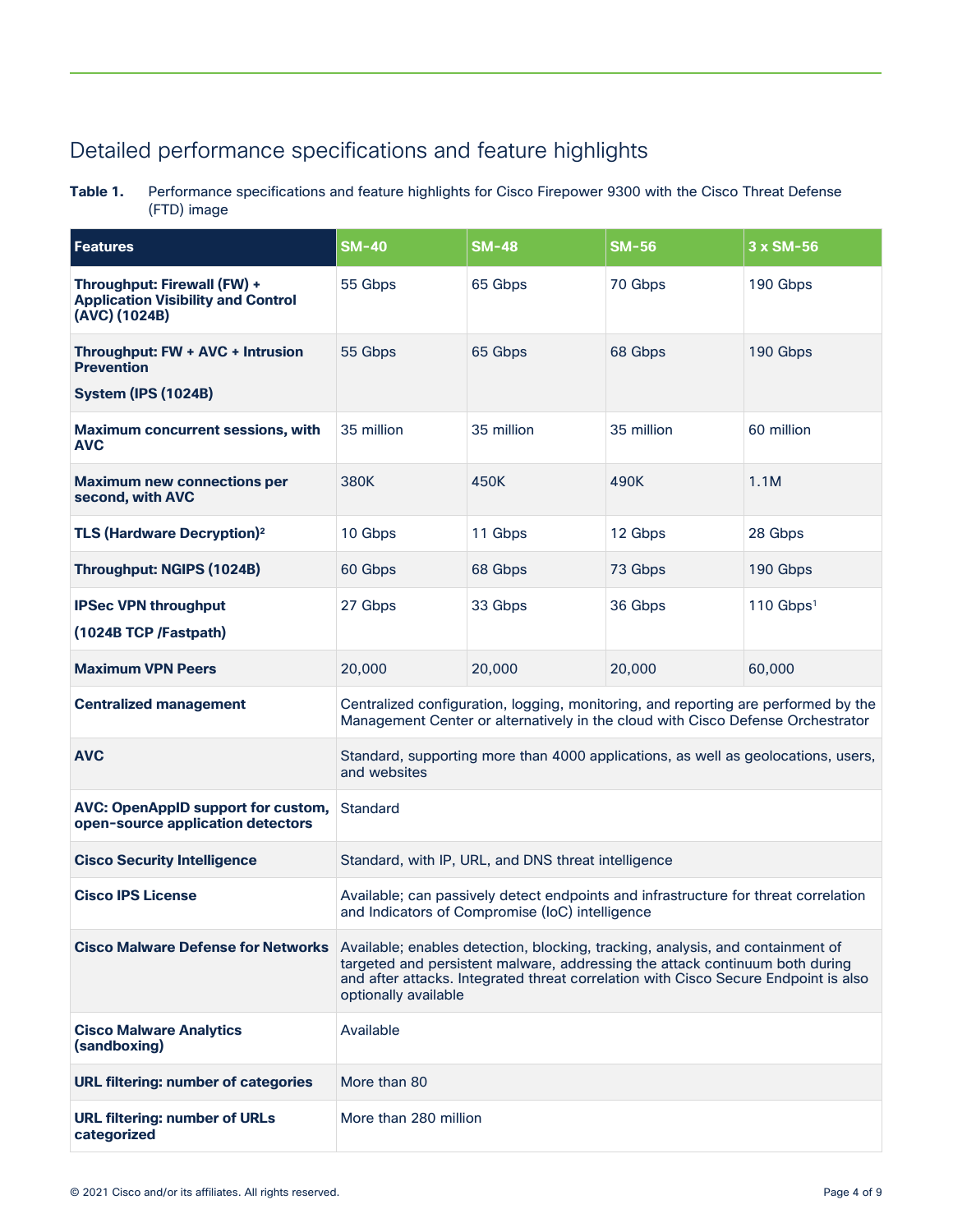| <b>Features</b>                                           | $SM-40$                                                                                                                                                           | <b>SM-48</b> | <b>SM-56</b> | $3 \times SM-56$ |
|-----------------------------------------------------------|-------------------------------------------------------------------------------------------------------------------------------------------------------------------|--------------|--------------|------------------|
| <b>Automated threat feed and IPS</b><br>signature updates | Yes: class-leading Collective Security Intelligence (CSI) from the Cisco Talos <sup>®</sup><br>group (https://www.cisco.com/c/en/us/products/security/talos.html) |              |              |                  |
| Third-party and open-source<br>ecosystem                  | Open API for integrations with third-party products; Snort <sup>®</sup> and OpenAppID<br>community resources for new and specific threats                         |              |              |                  |
| <b>High availability and clustering</b>                   | Active/active and Active/standby; up to 6 modules across up to 6 different<br>Firepower 9300 chassis.                                                             |              |              |                  |
| <b>Cisco Trust Anchor Technologies</b>                    | Cisco Firepower 9300 Series platforms include Trust Anchor Technologies for<br>supply chain and software image assurance.                                         |              |              |                  |

**Note:** Performance varies depending on features activated, network traffic protocol mix, and packet size. Performance is subject to change with new software releases. Consult your Cisco rep for sizing guidance.

<sup>1</sup> In unclustered configuration.

<sup>2</sup> Throughput measured with 50% TLS 1.2 traffic with AES256-SHA with RSA 2048B keys.

| Features                                                                       | <b>SM-40</b>                                                               | <b>SM-48</b> | <b>SM-56</b> | $3 \times SM - 56$ |
|--------------------------------------------------------------------------------|----------------------------------------------------------------------------|--------------|--------------|--------------------|
| <b>Stateful inspection firewall</b><br>throughput <sup>1</sup>                 | 80 Gbps                                                                    | 80 Gbps      | 80 Gbps      | 235 Gbps           |
| <b>Stateful inspection firewall</b><br>throughput (multiprotocol) <sup>2</sup> | 55 Gbps                                                                    | 60 Gbps      | 64 Gbps      | 172 Gbps           |
| <b>Concurrent firewall connections</b>                                         | 55 million                                                                 | 60 million   | 60million    | 195 million        |
| <b>Firewall latency</b><br>(UDP 64B microseconds)                              | 3.5                                                                        | 3.5          | 3.5          | 3.5                |
| <b>New connections per second</b>                                              | 1.6 million                                                                | 1.8 million  | 2 million    | 4.75 million       |
| IPsec VPN throughput (450B UDP L2L 25 Gbps<br>test)                            |                                                                            | 27 Gbps      | 30 Gbps      | 74 Gbps            |
| <b>Maximum VPN Peers</b>                                                       | 20,000                                                                     | 20,000       | 20,000       | 60,000             |
| <b>Security contexts (included;</b><br>maximum)                                | 10; 250                                                                    |              |              |                    |
| <b>High availability</b>                                                       | Active/active and active/standby                                           |              |              |                    |
| <b>Clustering</b>                                                              | Up to 16 security modules across up to 16 different Firepower 9300 chassis |              |              |                    |
| <b>Scalability</b>                                                             | VPN load balancing, firewall clustering                                    |              |              |                    |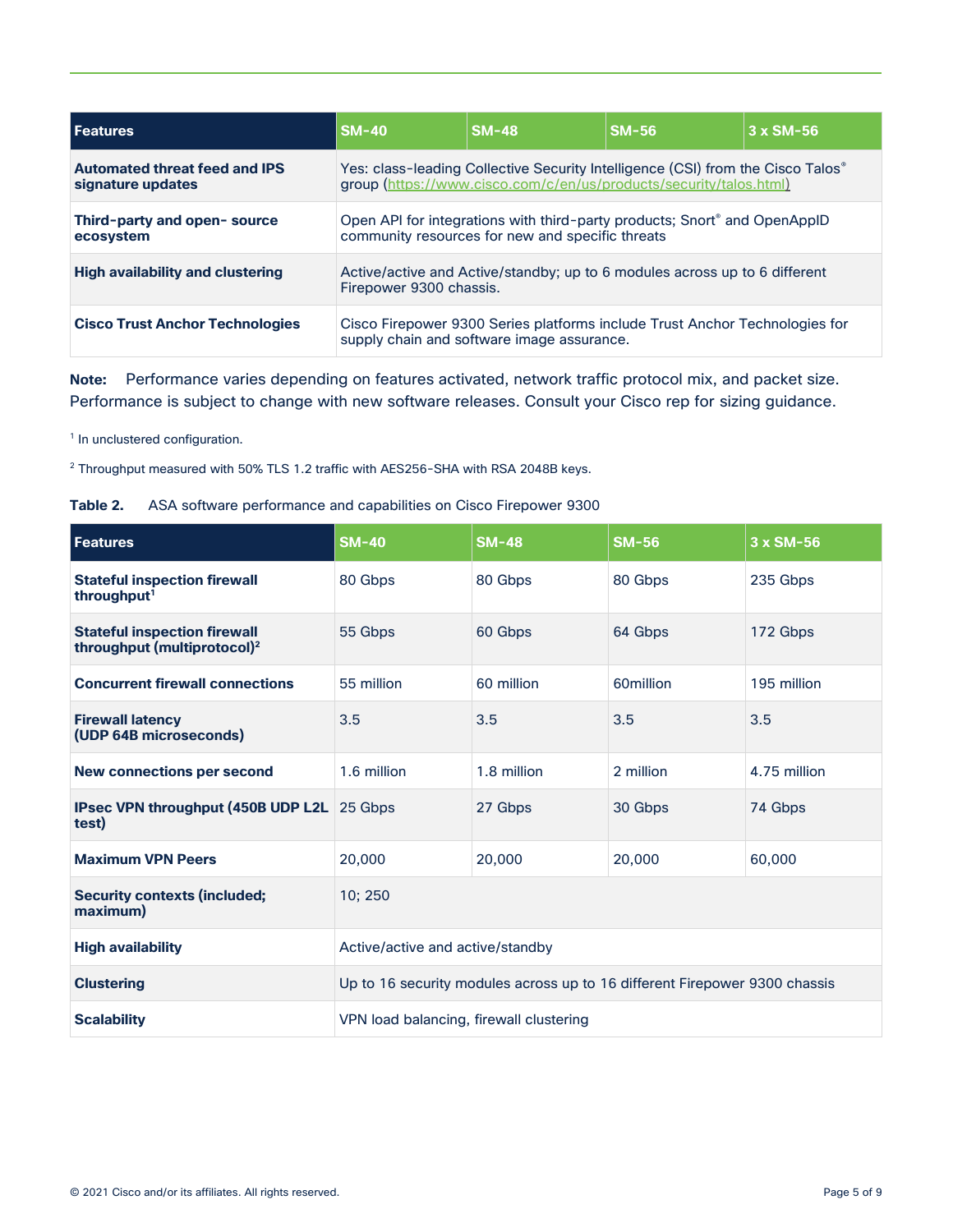| <b>Features</b>                         | $SM-40$                                                                                                                                                                   | <b>SM-48</b>                                            | <b>SM-56</b> | $3 \times SM-56$ |
|-----------------------------------------|---------------------------------------------------------------------------------------------------------------------------------------------------------------------------|---------------------------------------------------------|--------------|------------------|
| <b>Centralized management</b>           | Centralized configuration, logging, monitoring, and reporting are performed by<br>Cisco Security Manager or alternatively in the cloud with Cisco Defense<br>Orchestrator |                                                         |              |                  |
| <b>Adaptive Security Device Manager</b> |                                                                                                                                                                           | Web-based, local management for small-scale deployments |              |                  |

<sup>1</sup> Throughput measured with 1500B User Datagram Protocol (UDP) traffic measured under ideal test conditions.

<sup>2</sup> "Multiprotocol" refers to a traffic profile consisting primarily of TCP-based protocols and applications like HTTP, SMTP, FTP, IMAPv4, BitTorrent, and DNS.

## <span id="page-5-0"></span>Hardware specifications

#### **Table 3.** Cisco Firepower 9300 Series hardware specifications

| <b>Specification</b>                                   | <b>Description</b>                                                                                                                                                                                                                                                                                                                                                                                                                                                                                                                                                                                                             |
|--------------------------------------------------------|--------------------------------------------------------------------------------------------------------------------------------------------------------------------------------------------------------------------------------------------------------------------------------------------------------------------------------------------------------------------------------------------------------------------------------------------------------------------------------------------------------------------------------------------------------------------------------------------------------------------------------|
| Dimensions (H x W x D)                                 | $5.25 \times 17.5 \times 32$ in. $(13.3 \times 44.5 \times 81.3$ cm)                                                                                                                                                                                                                                                                                                                                                                                                                                                                                                                                                           |
| <b>Form factor</b>                                     | 3 Rack Units (3RU), fits standard 19-in. (48.3-cm) square-hole rack                                                                                                                                                                                                                                                                                                                                                                                                                                                                                                                                                            |
| <b>Security module slots</b>                           | 3                                                                                                                                                                                                                                                                                                                                                                                                                                                                                                                                                                                                                              |
| <b>Network module slots</b>                            | 2 (within supervisor)                                                                                                                                                                                                                                                                                                                                                                                                                                                                                                                                                                                                          |
| <b>Supervisor</b>                                      | Cisco Firepower 9000 Supervisor with 8 x 10 Gigabit Ethernet ports and 2 network module<br>slots for I/O expansion                                                                                                                                                                                                                                                                                                                                                                                                                                                                                                             |
| <b>Security modules</b>                                | • Cisco Firepower 9000 Security Module 40 with 2 x SSDs in RAID-1 configuration<br>• Cisco Firepower 9000 Security Module 48 with 2 x SSDs in RAID-1 configuration<br>• Cisco Firepower 9000 Security Module 56 with 2 x SSDs in RAID-1 configuration                                                                                                                                                                                                                                                                                                                                                                          |
| <b>Network modules</b><br>(2 module slots per chassis) | . 8 x 10 Gigabit Ethernet Enhanced Small Form-Factor Pluggable (SFP+) network modules<br>• 4 x 40 Gigabit Ethernet Quad SFP+ network modules<br>. 2 x 100 Gigabit Ethernet Quad SFP28 network modules<br>• 4 x 100 Gigabit Ethernet Quad SFP28 network modules<br>• 6-port 10Gbps SR Fiber FTW (fail to wire) Network Module<br>• 6-port 10Gbps LR Fiber FTW (fail to wire) Network Module<br>2-port 40Gbps SR FTW (fail to wire) Network Module<br>Note: Cisco Firepower 9300 may also be deployed as a dedicated threat sensor, with fail-<br>to-wire network modules. Please contact your Cisco representative for details. |
| <b>Maximum number of</b><br><b>interfaces</b>          | Up to 24 x 10 Gigabit Ethernet (SFP+) interfaces; up to 8 x 40 Gigabit Ethernet (QSFP+)<br>interfaces with 2 network modules; up to $8 \times 100$ Gigabit Ethernet interfaces with two<br>network modules; up to 24 x 1 Gigabit Ethernet ports(SFP) with network modules and fixed<br>ports                                                                                                                                                                                                                                                                                                                                   |
| <b>Integrated network</b><br>management ports          | 1 x Gigabit Ethernet copper port (on supervisor)                                                                                                                                                                                                                                                                                                                                                                                                                                                                                                                                                                               |
| <b>Serial port</b>                                     | 1 x RJ-45 console                                                                                                                                                                                                                                                                                                                                                                                                                                                                                                                                                                                                              |
| <b>USB</b>                                             | 1 x USB 2.0                                                                                                                                                                                                                                                                                                                                                                                                                                                                                                                                                                                                                    |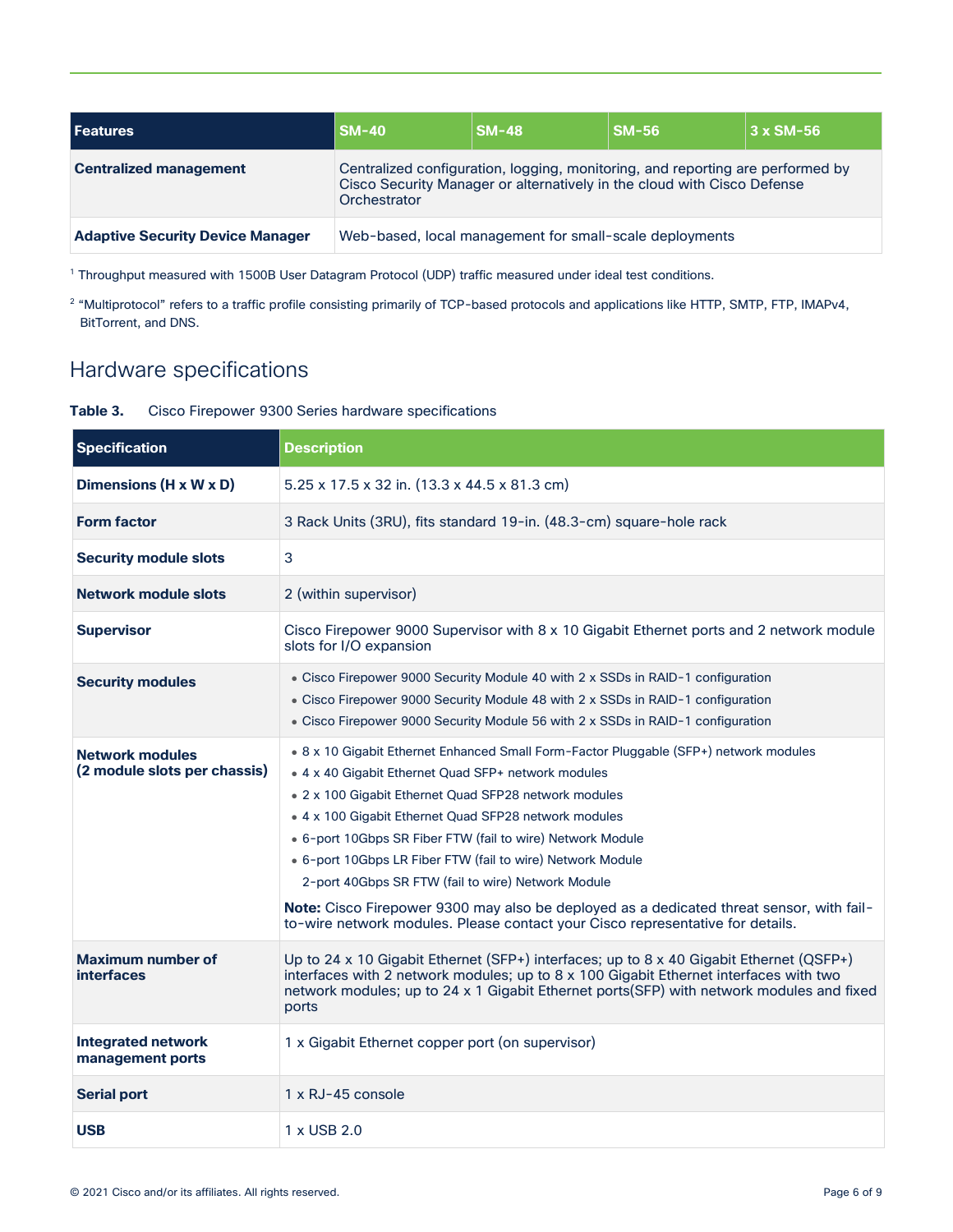| <b>Specification</b>                      | <b>Description</b>                                                                                                                                        |                                       |                                                                                    |                          |
|-------------------------------------------|-----------------------------------------------------------------------------------------------------------------------------------------------------------|---------------------------------------|------------------------------------------------------------------------------------|--------------------------|
| <b>Storage</b>                            | Up to 4.8 TB per chassis (1.6 TB per security module in RAID-1 configuration)                                                                             |                                       |                                                                                    |                          |
| <b>Power supplies</b>                     |                                                                                                                                                           | <b>AC power supply</b>                | -48V DC power supply                                                               | <b>HVDC power supply</b> |
|                                           | Input voltage                                                                                                                                             | 200 to 240V AC                        | $-40V$ to $-60V$ DC <sup>*</sup>                                                   | 240 to 380V DC           |
|                                           | Maximum input<br>current                                                                                                                                  | 15.5A to 12.9A                        | 69A to 42A                                                                         | <14A at 200V             |
|                                           | Maximum output<br>power                                                                                                                                   | 2,500W                                | 2,500W                                                                             | 2,500W                   |
|                                           | Frequency                                                                                                                                                 | 50 to 60 Hz                           |                                                                                    | -                        |
|                                           | Efficiency (at 50%<br>load)                                                                                                                               | 92%                                   | 92%                                                                                | 92% (at 50% load)        |
|                                           | Redundancy                                                                                                                                                | $1 + 1$                               |                                                                                    |                          |
| <b>Fans</b>                               | 4 hot-swappable fans                                                                                                                                      |                                       |                                                                                    |                          |
| <b>Noise</b>                              | 75.5 dBA at maximum fan speed                                                                                                                             |                                       |                                                                                    |                          |
| <b>Rack mountable</b>                     | Yes, mount rails included (4-post EIA-310-D rack)                                                                                                         |                                       |                                                                                    |                          |
| Weight                                    | 105 lb (47.7 kg) with one security module; 135 lb (61.2 kg) fully configured                                                                              |                                       |                                                                                    |                          |
| <b>Temperature: standard</b><br>operating | Up to 10,000 ft (3000 M): 32 to 104°F (0 to 40°C) for SM-40 module 32 to 104°F<br>(0 to 40°C) for SM-48 module at sea level<br>Altitude adjustment notes: |                                       |                                                                                    |                          |
|                                           |                                                                                                                                                           |                                       | For SM-56, maximum temp is 35°C, for every 1000 feet above sea level subtract 1°C  |                          |
| <b>Temperature: NEBS</b><br>operating     | Long term: 0 to 45°C, up to 6,000 ft (1829 m) Long term: 0 to 35°C, 6,000 to 13,000 ft<br>(1829-3964 m) Short term: -5 to 55°C, up to 6,000 ft (1829 m)   |                                       |                                                                                    |                          |
|                                           | Note: Firepower 9300 NEBS compliance applies only to SM-40 and SM-48 configurations.                                                                      |                                       |                                                                                    |                          |
| <b>Temperature: nonoperating</b>          | -40 to $149^{\circ}$ F (-40 to 65 $^{\circ}$ C); maximum altitude is 40,000 ft                                                                            |                                       |                                                                                    |                          |
| <b>Humidity: operating</b>                | 5 to 95% noncondensing                                                                                                                                    |                                       |                                                                                    |                          |
| <b>Humidity: nonoperating</b>             | 5 to 95% noncondensing                                                                                                                                    |                                       |                                                                                    |                          |
| <b>Altitude: operating</b>                |                                                                                                                                                           | SM-40, SM-48: 0 to 13,000 ft (3962 m) |                                                                                    |                          |
|                                           | temperature adjustment notes                                                                                                                              |                                       | SM-56: 0 to 10,000 ft (3048 m); please see above Operating Temperature section for |                          |
| <b>Altitude: nonoperating</b>             | 40,000 ft (12,192 m)                                                                                                                                      |                                       |                                                                                    |                          |

\* Minimum turn-on voltage is -44V DC.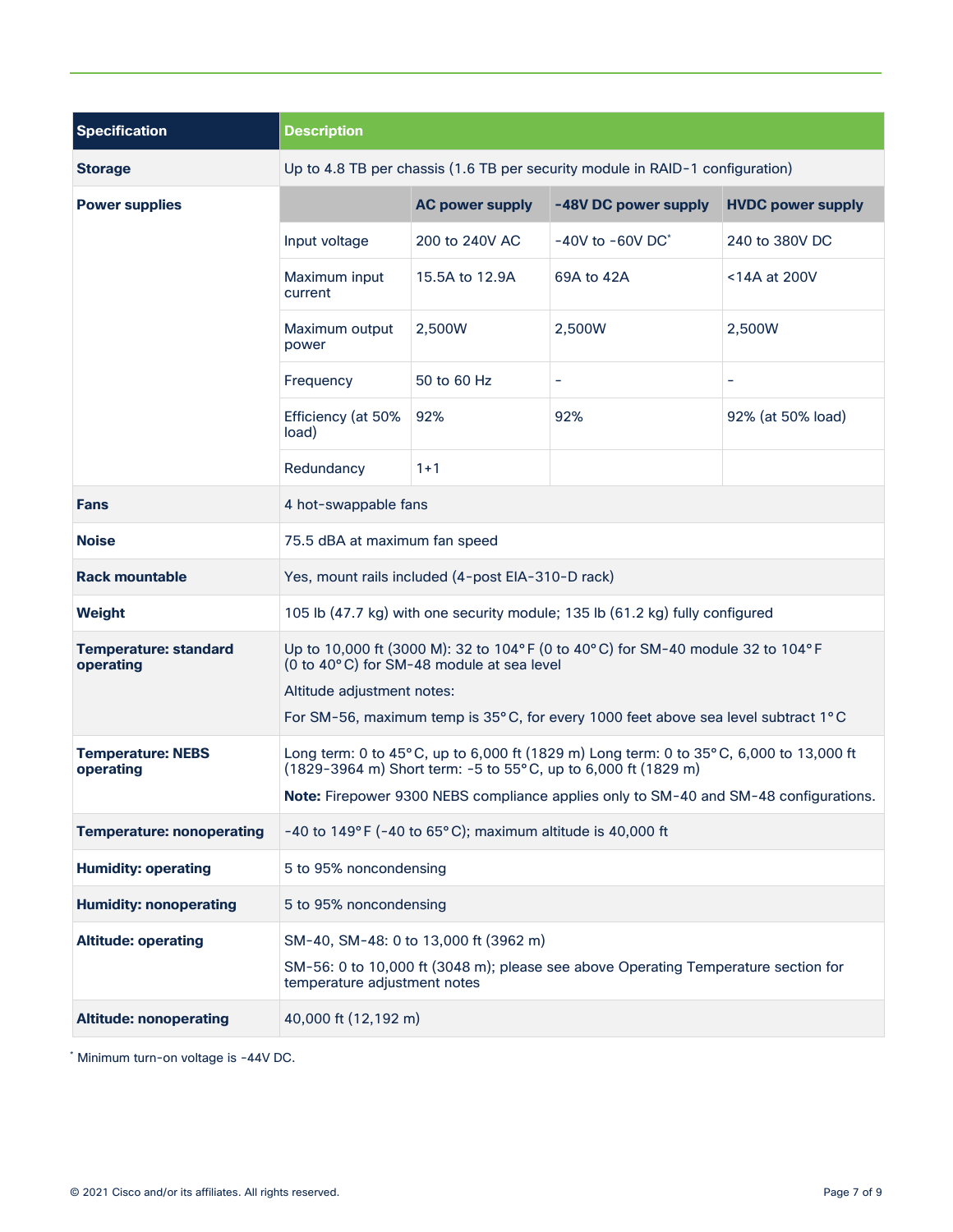| <b>Specification</b>         | <b>Description</b>                                                                                                                                                                                                                                                                |
|------------------------------|-----------------------------------------------------------------------------------------------------------------------------------------------------------------------------------------------------------------------------------------------------------------------------------|
| <b>NEBS</b>                  | Cisco Firepower 9300 is NEBS compliant with SM-40 and SM-48 Security Modules                                                                                                                                                                                                      |
| <b>Regulatory compliance</b> | Products comply with CE markings per directives 2004/108/EC and 2006/108/EC                                                                                                                                                                                                       |
| <b>Safety</b>                | $\bullet$ UL 60950-1<br>• CAN/CSA-C22.2 No. 60950-1<br>• EN 60950-1<br>• IEC 60950-1<br>• AS/NZS 60950-1<br>• GB4943                                                                                                                                                              |
| <b>EMC: emissions</b>        | • 47CFR Part 15 (CFR 47) Class A (FCC Class A)<br>• AS/NZS CISPR22 Class A<br>• CISPR22 CLASS A<br>· EN55022 Class A<br>• ICES003 Class A<br>• VCCI Class A<br>$\bullet$ EN61000-3-2<br>$\bullet$ EN61000-3-3<br>• KN22 Class A<br>• CNS13438 Class A<br>• EN300386<br>• TCVN7189 |
| <b>EMC: immunity</b>         | • EN55024<br>$\bullet$ CISPR24<br>• EN300386<br>$\bullet$ KN24<br>• TVCN 7317<br>■ EN-61000-4-2, EN-61000-4-3, EN-61000-4-4, EN-61000-4-5, EN-61000-4-6, EN-61000-4-8,<br>EN61000-4-11                                                                                            |

#### **Table 4.** Cisco Firepower 9300 Series NEBS, regulatory, safety, and EMC compliance